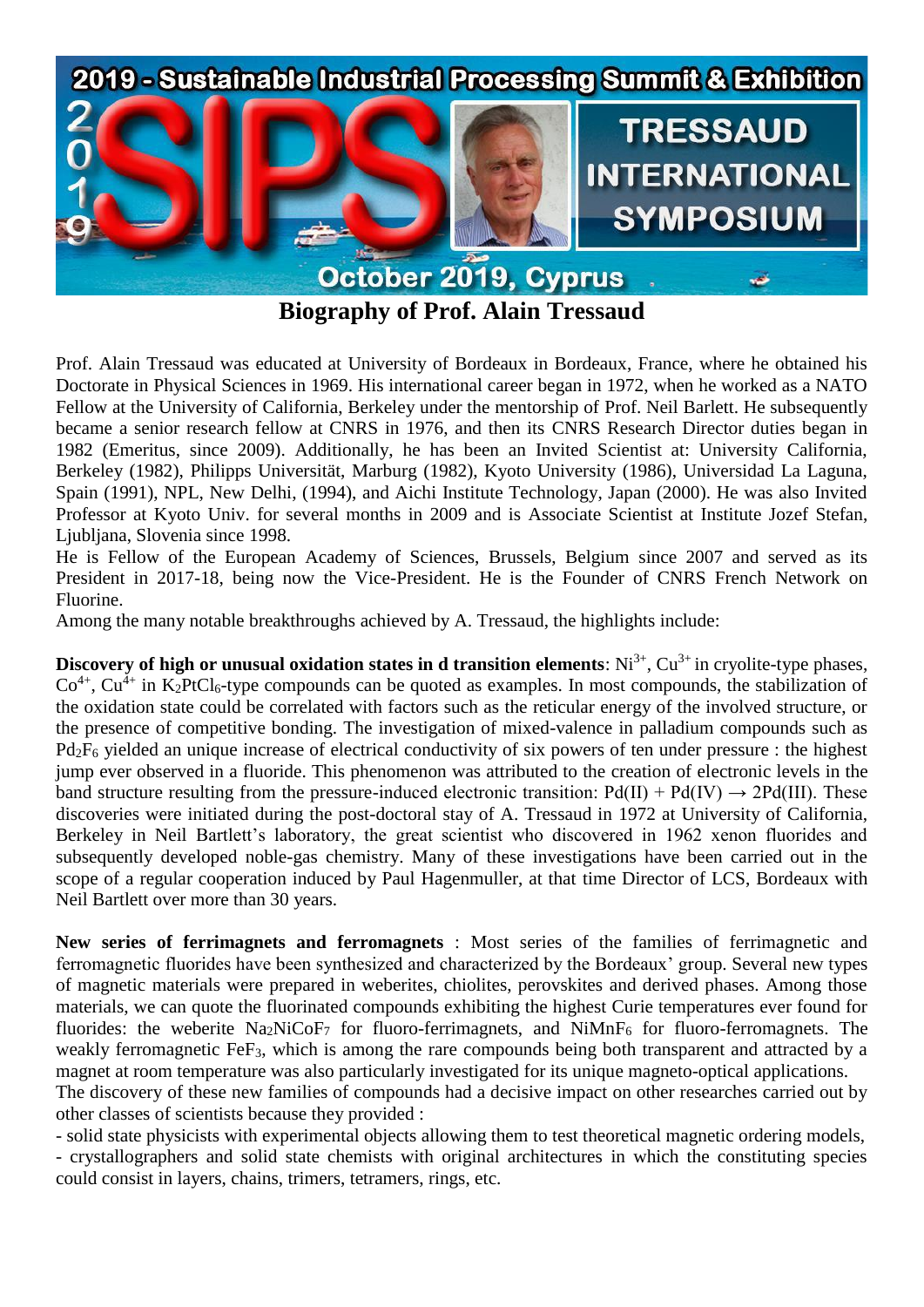**Graphite intercalation compounds (GIC) and carbon – fluorine system**: Many papers of A. Tressaud deal with the fundamental aspects of intercalation processes in graphite and in carbonaceous materials. Most behaviors could be elucidated in terms of charge transfer, electronic configuration of guest species, dimensionality of the magnetic interactions. For fluorinated carbon blacks for instance, a two-step mechanism involving carbon either with  $sp<sup>2</sup>$  or  $sp<sup>3</sup>$  hybridization could be pointed out. The potentialities of such materials have been illustrated by their extremely high conductivity values, i.e. in metal fluorides-GICs or in graphite fibers intercalated by fluorine:  $\sigma$  (C<sub>10-14</sub>F) = 4 x10<sup>5</sup> Scm<sup>-1</sup>, approaching the conductivity of copper for instance. In the domain of energy storage, rf-plasma fluorination of carbon anodes allowed increasing the capacity of Li-ion batteries by more than 15 %. Most investigations have been carried out in the scope of wide international cooperations, in particular with several Japanese groups, e.g. those of Profs. Watanabe, Nakajima and Touhara.

Recent works have illustrated the great interest of nano-sized carbon particles on the performance of Li battery

**Fluorine-induced superconductivity:** The discovery of high-temperature superconducting cuprates in 1986 yielded unprecedented activities in varied scientific fields. In particular it was discovered in 1988 in Bordeaux that the extreme reactivity of  $F_2$  and fluorinated gases could be used with the YBa<sub>2</sub>Cu<sub>3</sub>O<sub>7-x</sub> series to remove impurities from grain boundaries and to protect the material against air moisture; the critical current density  $J<sub>C</sub>$  was also notably increased. Some times later, similar  $F<sub>2</sub>$  treatments allowed the discovery in Bordeaux of the drastic transformation of the insulating pristine  $La_2CuO_4$  into a superconductor by intercalation of F-species.

Mechanisms of interaction occurring between the reactive species present in  $F_2$  atmosphere or  $CF_4$  rf-plasma and superconducting ceramics were subsequently proposed through detailed X-ray photoelectron spectroscopic analyses.

**Improvement of surface properties of materials** via low-temperature plasma reactions: Using reactions in various fluorinated media, i.e. radio-frequency (rf) cold plasmas or fluorinated gases, the Bordeaux group has been able to drastically modify the surface and interface properties of many classes of materials, such as polymers, metals, semiconductors, carbons and oxide ceramics. The concerned physical properties include electrical conduction, adhesion, permeability, superconductivity, hydrophobicity/wettability balance. For instance, using CF<sup>4</sup> rf-plasmas, the nature of the electronic configuration of the carbon atoms involved in the C-F bonds could be easily tuned from  $sp^2$  to  $sp^3$ . An original two-step fluorination mechanism could be proposed for the fluorination process of carbon blacks. The formation of a fluorine containing insulating layer on the surface of these materials increased the repulsion effect between the nanoparticles, leading thus to an increase of the electrical permittivity. Switchable hydrophobic/hydrophilic porous alumina could be prepared for improved uses in lithographic offset processes (Agfa- Gevaert patent, 2006).

**Bordeaux' multi-functional devices devoted to fluorine chemistry** constitute a unique setting in inorganic chemistry groups worldwide. In these equipments, designed and managed by his co-workers Alain Demourgues and Etienne Durand, most fluorinated reagents can be currently used: F<sub>2</sub>, NF<sub>3</sub>, ClF<sub>3</sub>, aHF, CF<sub>4</sub>, XeF<sup>2</sup> and noble-gas fluorides, in a very wide range of temperatures (up to 1000°C under aHF) and pressures (up to 500 bar with pure  $F_2$ ), crystal growth under fluorinated atmospheres, radio-frequency plasmas (CF<sub>4</sub>,  $CHF_3$ ,  $C_3F_8$ ,  $c$ - $C_4F_8$ ), etc.

In recent years, the interests of A. Tressaud's research group have also been focused on various **mixedanion compounds**. Among the important achievements, we may point out:

- Synthesis of thermally stable Al and Fe (oxy-)(hydroxyl-)fluorides as catalysts for the synthesis of CFCs substitutes,

- Determination of the electronic transitions at the origin of absorption in the visible range for rare-earth (oxy-)fluorosulfides, and the use of these materials as red or yellow pigments (Rhodia patent),

- New series of (hydroxy-, oxy-)fluorinated UV absorbers for the protection of wood and various materials,

- Chemical storage and secured delivery of fluorine (Comurhex-Areva patent, 2006),

*-* New carbonaceous nanoparticles as active material in primary lithium batteries,

- Ligand field engineering methodology for new 5d metal ion complexes  $OS^{4+}$ ,  $Ir^{4+}$ ), featuring extremely strong magnetic anisotropy.